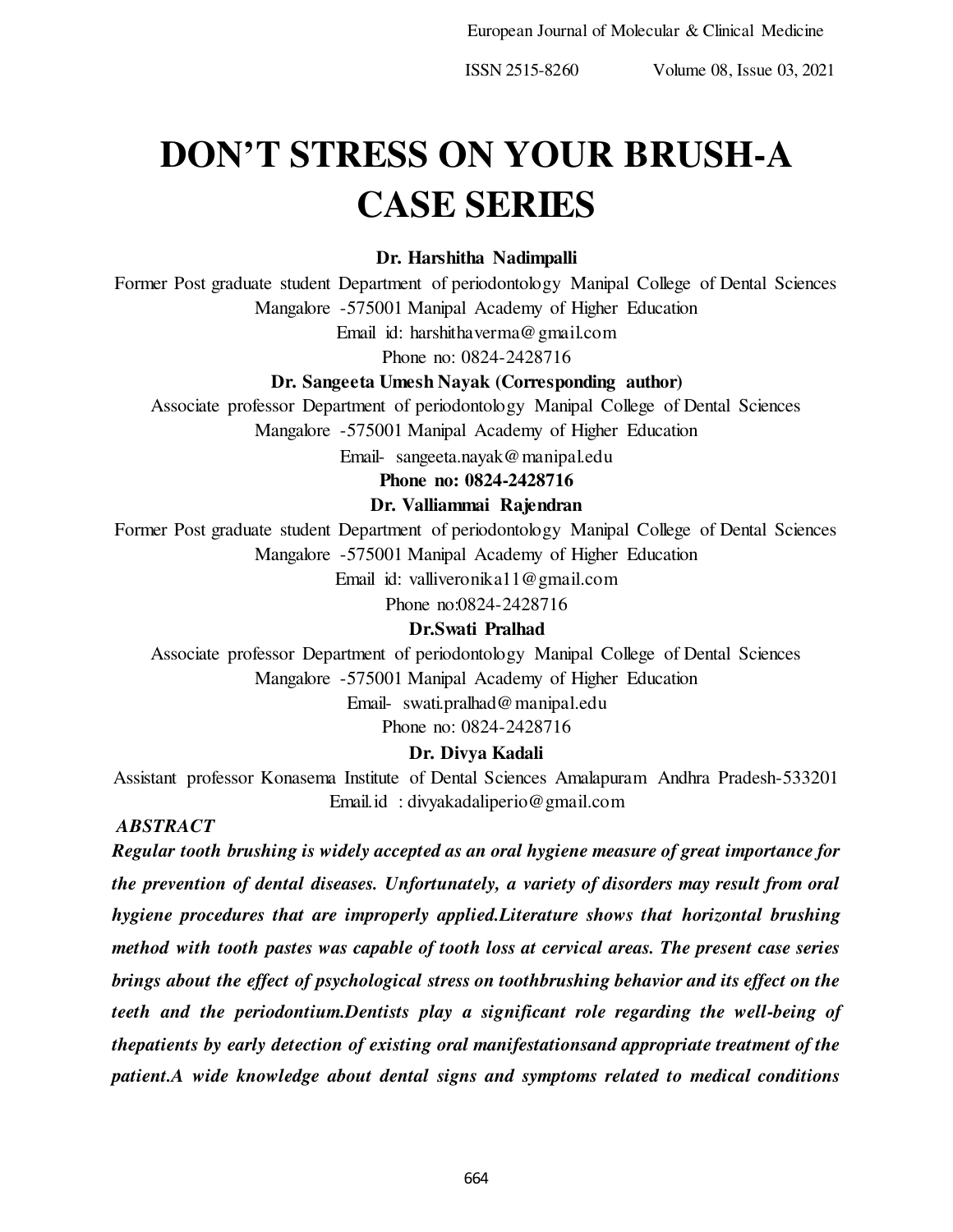## *appears to be a key factor for successful outcome. Howeverdental management of patients with mental stress is quite challenging.*

### **INTRODUCTION**

Tooth brushing is must in oral hygiene maintenance.It is important to use the toothbrush carefully otherwise any inadvertent trauma could result insoft tissue and hard tissue loss.Tooth wear/ tooth surface loss (TSL) ornon-cervical carious lesions (NCCL), has been defined as the "pathological loss of tooth tissue by a disease process other as dental caries"<sup>1</sup>. The etiological factors of tooth wear may include attrition, erosion and abrasion. The estimated percentage of tooth wearin adultsranges from 3% at the age of 20 to 17% at the age of  $70^{2,3}$ .

Although tooth wear can have detrimental dental effects, yet it can also serve as an important screening and diagnostic criteria for identifying a number of mental and psychological conditions and disorders<sup>4,5</sup>. Stress is defined as any threat to the homeostasis of an organism, whether it is physical, psychological, environmental, or derived from within the individual. Moreover, stress can be a predisposing factor of depression through depletion of serotonin, dopamine and norepinephrine<sup>6</sup>. The aim of the present case series is to discuss about the effect of aggressive brushing behavior on teeth and periodontium. The present case series brings about the effect of psychological stress on toothbrushing behavior and its effect on the teeth and the periodontium.

### **CASE DESCRIPTION:**

We encountered four patients with psychological stress and aggressive brushing behavior who reported to the department of Periodontology, Manipal College of Dental Sciences,Mangalore.

CASE 1:A 43 years old male patient reported with chief complaint of pain in the right upper back teethregion since 10days.Patient gave history of vigorous brushing on that side and was under medication for depression since a year. On hard tissue examination, no tooth decay was noted, but cervical abrasions in right upper second premolar and second molarand deep cervical abrasion involving enamel dentin and pulp were observed. Soft tissue examination showed gingival recession and 5mm pocket depth in right upper first molar.Tooth was found to benonvital.Radiographic examination showed periapical radiolucencyin right upper first molar.Patient was clearly explained about the clinical scenario and was educated about proper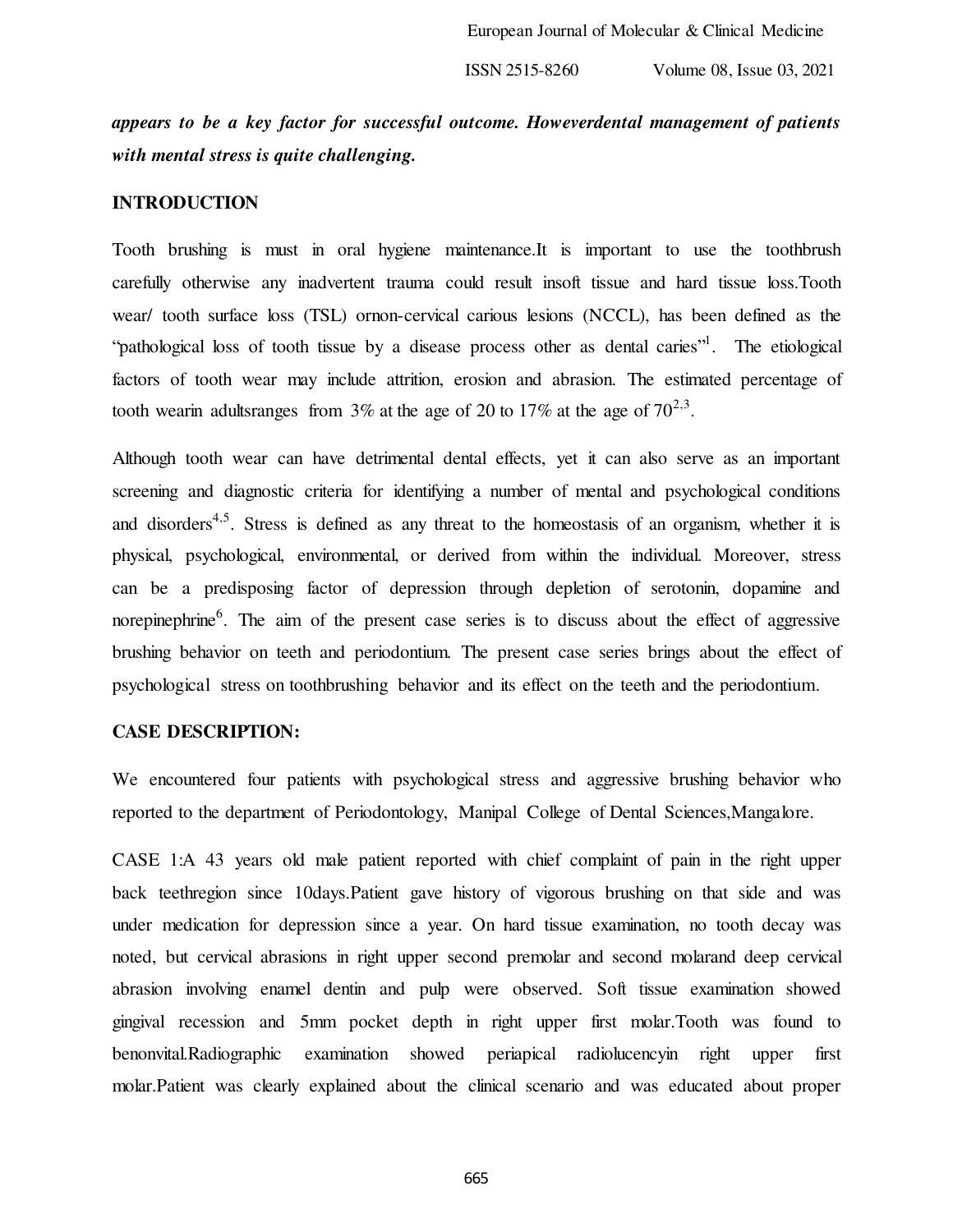tooth brushing technique.Psychiatrist consent was taken and root canal treatment was done on maxillary right first molar.

CASE 2: A 40 years old male patient reported with chief complaint of pain and swelling in the right lower front teeth region since a week.The patient reported of toothbrush trauma in the same region a few months back, he also complained of pain and swelling in the same region. Patient had the habit of brushing his teeth twice daily. Clinically swelling was present in relation to mandibular central incisors with 8mm pocket depth and exudate was present.Intra oral periapical radiograph (IOPA) revealed bone loss till middle third of root in relation to mandibular central incisors.Tooth was vital.Patient underwent open flap debridement in relation to same tooth after the nonsurgical therapy(scaling and root planning).

Case 3: A 35 yearold male patient reported with the chief complaint of progressive increase in tooth size and was uncomfortable in smiling since 1 year. History of sensitivity on taking cold items was present. Patient gave an additional history that he was teased by others for his smile and he always used to hide his smile with a cloth. On intra oral examination, patient had good oral hygiene, generalized gingival recession (Millers class I and II), thin gingival biotype with no attached gingiva and generalized cervical abrasion. Co-relating with the clinical findings, detailed history of patients brushing habit was asked. Patient gave the history that he used to brush aggressively for almost 7-10 minutes, twice a day. The oral condition and the treatment plan were explained to the patient. But the patient showed his unwillingness for any dental treatment. Patient was then counseled by the dental team and also professional psychological counseling was advised for the patient along with dental treatment.

Case 4:A 36 year old female patient had the complaint of irregular tooth surface in the upper front tooth region. Patient had discomfort in smiling and also on taking cold food since 6 months. Patient was using toothpaste and toothbrush regularly for all the teeth, whereas she had used fresh lemon juice to clean her maxillary left central incisor since 1 year as she thought that would give brighter appearance for the discolored tooth. On asking for the medical history, patient was on antidepressant therapy since one year as she had family issues. On intra oral examination, patient had a good oral hygiene with irregular, abraded tooth surface reaching dentin on maxillary left central incisor. Pulp vitality test showed that the tooth was vital. Patient was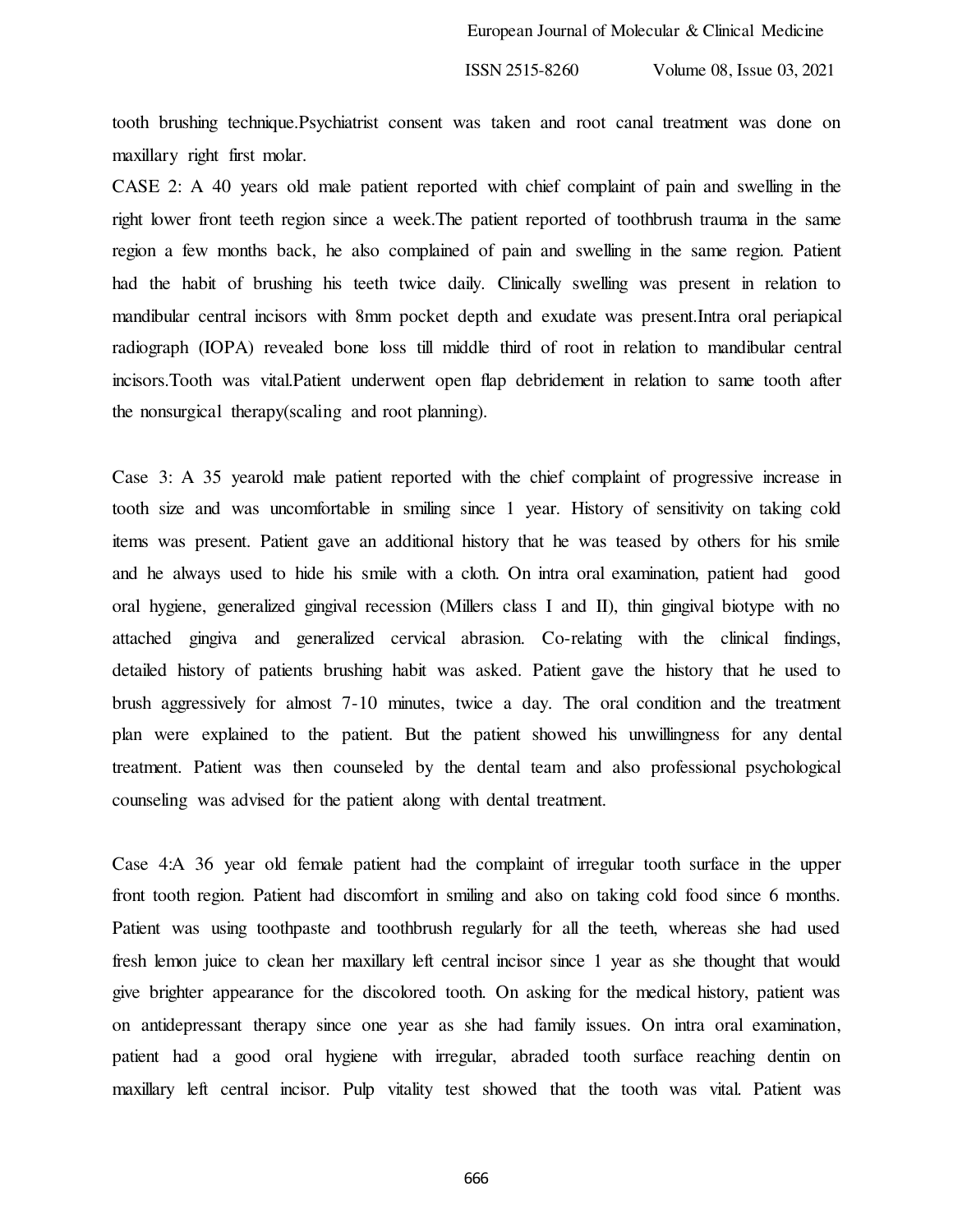clearly explained about the clinical scenario and was educated not to use lemon juice for tooth cleaning. Psychiatrist consent was taken and composite restoration on the facial surface of maxillary central incisor was done.

### **DISCUSSION:**

Tooth brushing is the commonest mechanical plaque control measure in day to day life.If tooth brushing is not done in a proper way,it can affect both hard and soft tissues.Unfortunately, people doesnot have awareness about the harmful effects associated with the improper technique of brushing.In the present case series, we reported about four cases with periapical and periodontal problems due to incorrect way of brushing method. The method of brushing, type of bristles, direction, frequency and magnitude all appear to be important factors in preventing/causing tooth brush trauma<sup>7</sup>. Medical conditions and lifestyle factors, such as smoking, gastro-oesophageal disorder (GERD),stress and diet are also related to tooth wear.In present cases we found stress could be one of the factor<sup>8</sup>.

Among the described cases all were male except case 4 and were aged between 35 to 45 years. In case 1 along with multiple cervical abrasions, involvement of pulp and periapical region was seenin relation to maxillary right first molar, as a result of excessive brushing force which might be secondary to patient's mental stress. Whereas in case 3 cervical abrasions were not deep to the pulp, but soft tissue loss was prominent. Literature shows that horizontal brushing method with tooth pastes was capable of tooth loss at cervical areas<sup>9</sup>. However, frequency of brushing was not found to be associated with NCCLsignificantly in a study done by Bartlett DW<sup>10</sup>.Case 2 had crowding in lower front teeth region and showed bone loss this could be due to chronic trauma because of excessive brushing force which lead to inflammation in that region,where patient was not able to maintain and further progressed into pocket formation and bone loss.In case 4 the vigorous brushing habit of the patient had led to dentinexposure and yellowish discoloration of the teeth.As the patient used lemon juice for improving the color of teeth it further led to dental erosion. This may be due to theacidic nature of lemon juice which could dissolve hydroxyapatite crystals and cause demineralization.Moreover, acid eroded enamel is known to be more susceptible to abrasion and attrition than normal enamel<sup>11</sup>. Commonly, all 4 cases had multiple cervical abrasion, which could be explained by the fact that buccco-cervical regions of the teeth are the most vulnerable region of stress concentration<sup>12</sup>.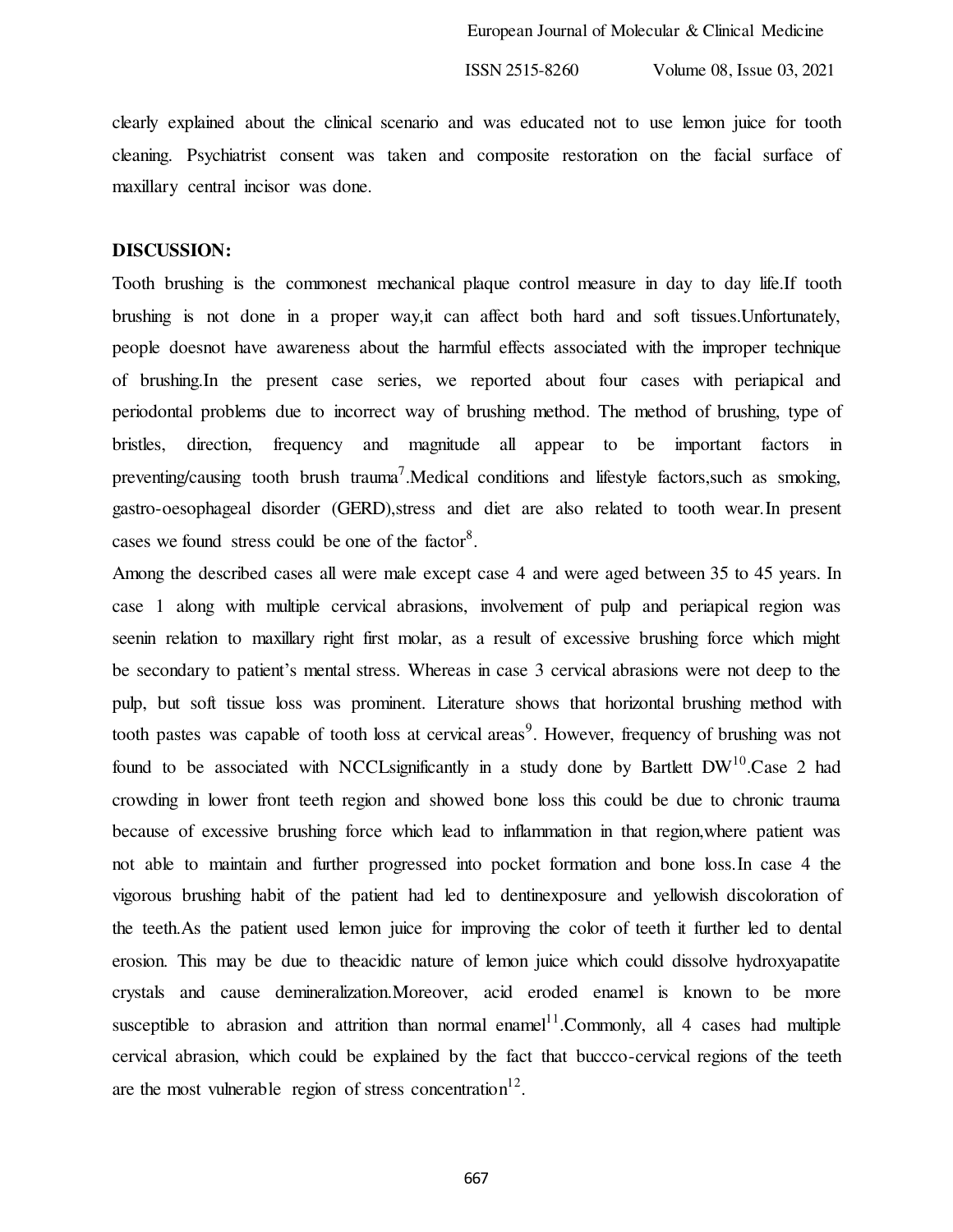Psychiatric counseling for case 2 and 3 who were not under antidepressant medication, would have prevented further progression of stress related issues.Dentists play a significant role regarding the well-being of thepatients by early detection of existing oral manifestationsandappropriate treatment of the patient.A wide knowledge about dental signs and symptoms related to medical conditions appears to be a key factor for successful outcome.Howeverdental management of patients with mental stress is quite challenging.Hence one should know to take proper history which will be helpful in identifying the etiology. Along with that referral to appropriate healthcare professional (General Medical Practitioner, Psychiatrist, etc.) might be useful in obtaining a definitive diagnosis and medical care.

 Awareness among the public regarding these kind of dental injuries is significant in preventing in such injuries.It is a responsibility of the dental team to counsel the patients about the ill effects of mental stress and the importance of teeth and periodontium.Also,dental students should be taught about the importance of history taking in all cases,so that the etiology is identified and the case is treated accordingly. As the quote says 'An ounce of prevention is worth a pound of cure' the ill effects of improper brushing technique should be added with oral hygiene instructions so that they can be prevented from such injuries.

### **CONCLUSION:**

The damage associated with mental stress on the tooth and periodontium may not be reversible.Hence with more reports of such defects in the literature,awareness among the dentists' is expected.This may be one such report showing the ill effects of stress on tooth and periodontium.Hence severe tooth wear may act as a medical marker in identifying patients with mental stress.

#### **REFERENCES:**

1.Eccles JD . Erosion affecting the palatal surfaces of upper anterior teeth in young people. A report of 19 cases .*Br Dent J* 1982 ; 152 : 375 - 8.

2.Van't SpijkerA , Rodriguez JM , Kreulen CM , Bronkhorst EM , Bartlett DW , Creugers NHJ . Prevalence of Tooth Wear in Adults .*Int JProsthodont*2009 ; 22 : 35 - 42 .

3. Cunha-Cruz J , Pashova H , Packard JD , Zhou LM , Hilton TJ , Nw P . Tooth wear: prevalence and associated factors in general practice patients .*Community Dent Oral Epidemiol*2010 ; 38 : 228 - 34 .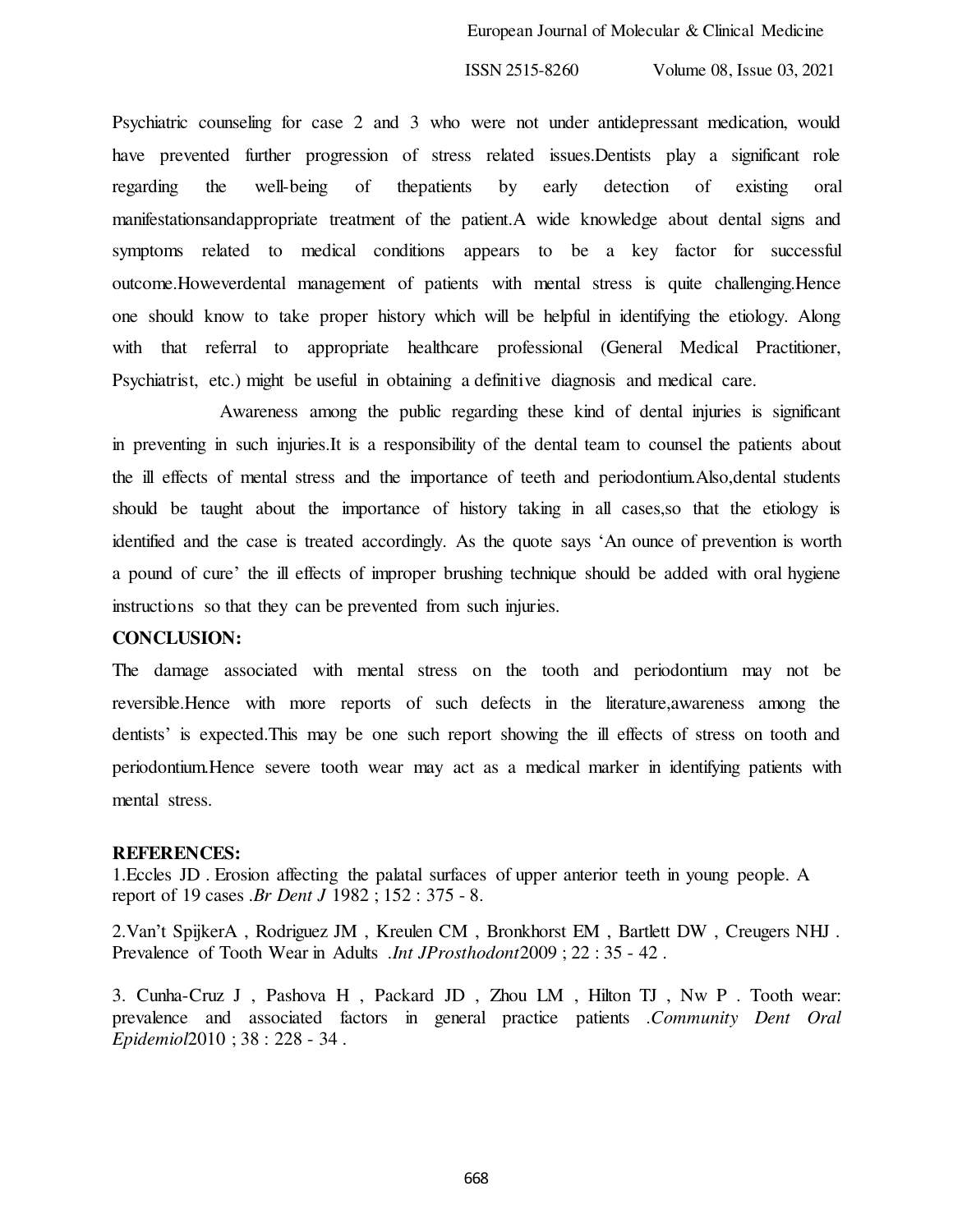4.Bracha HS , Ralston TC , Williams AE , Yamashita JM , Bracha AS . The clenchinggrinding spectrum and fear circuitry disorders: clinical insights from the neuroscience/ paleoanthropology interface .*CNSSpectr*2005 ; 10 : 311 - 8 .

5. GungormusZ ,Erciyas K . Evaluation of the relationship between anxiety and depression and Bruxism .*J Int Med Res* 2009 ; 37 : 547 - 50 .

6. CaspiA ,Sugden K , Moffitt TE , *et al.* Influence of life stress on depression: moderationby a polymorphism in the 5-HTTgene . *Science* 2003 ; 301 : 386 – 9.

7.Epstein, Sand Tainter, M. L. The relationship of particle size and other properties of dentifrice ingredients to toothbrush abrasion of enamel. J Dent Res 22:335, 1943.

8.Lee Y-C , Wang H-P , Chiu H-M , *et al.* Comparative analysis between psychologicaland endoscopic profiles in patients with gastroesophagealreflux disease: a prospective study based on screening endoscopy . *JGastroenterolHepatol*2006 ; 21 : 798 – 804.

9.Sangnes g, gjermo p. Prevalence of oral soft and hard tissue lesions related to mechanical toothcleaning procedures. *Community Dmt OralEpidemiol*1976; 4: 77-83

10. John J. Dzakovich, Robert R. Oslak. *In vitro* reproduction of non carious cervical lesions. *J. Prosthet Dent*. 2008.

11. Lussi A, Jaeggi T, Gerber C, Megert B. Effect of amine/sodium fluoride rinsing on toothbrush abrasion of softened enamel in situ. Caries Research 2004;38:567–71.

12. Lee WC, Eakle WS. Possible role of tensile stress in the etiology of cervical erosive lesion of teeth. *J. Prosthet Dent*.1984; 52: 374-380.

Figures

Figure 1

Case 1